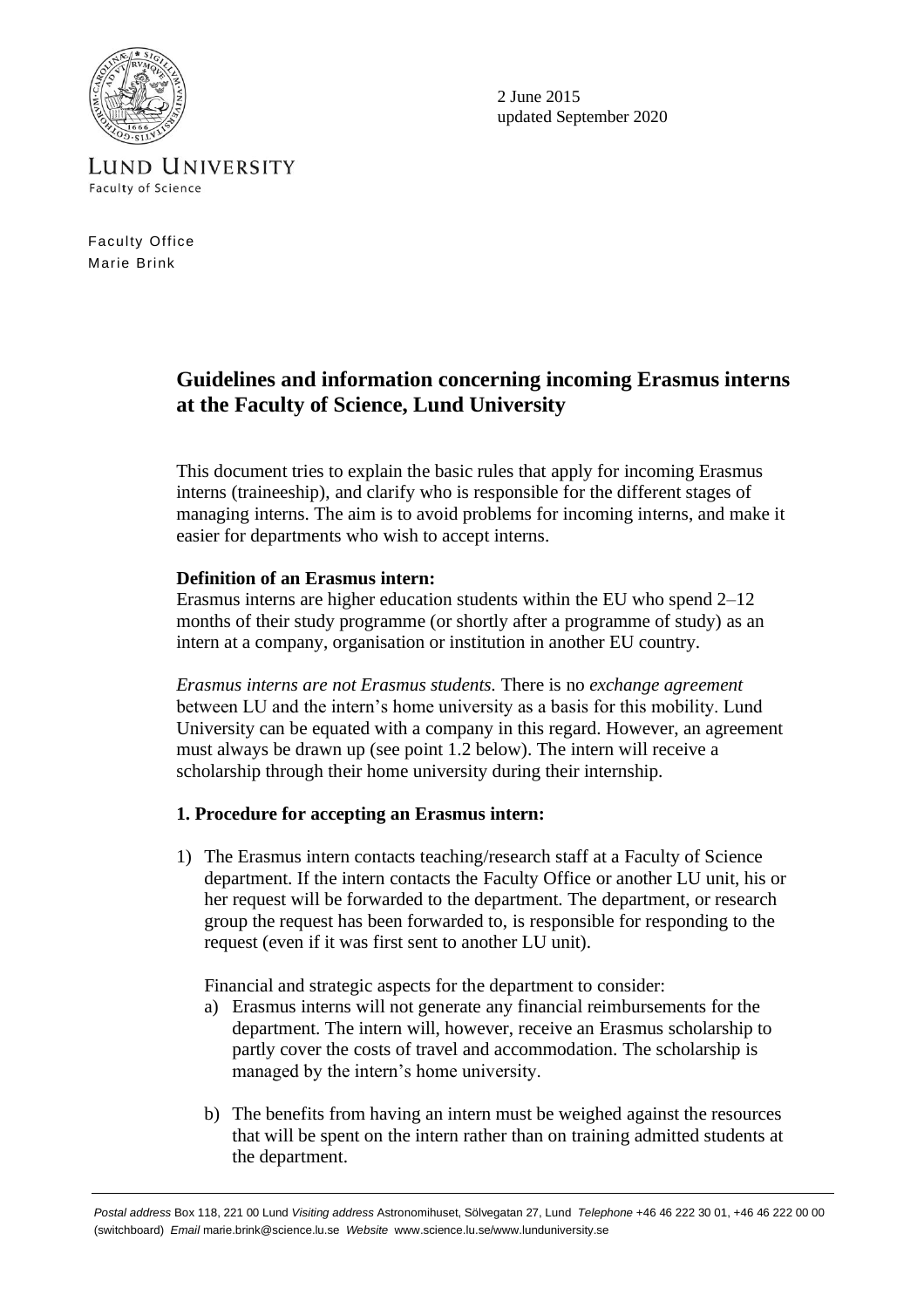- 2) Following approval by the head of department, the teaching staff/researcher agrees to supervise the Erasmus intern during a period of 2–12 months, in which case
	- a) a so-called *Learning Agreement for Traineeships* is to be drawn up between the intern, the intern's home university, and the supervisor at the Faculty of Science, in accordance with the EU Commission's guidelines. The supervisor in charge at the Faculty of Science will process and sign the Learning Agreement for Traineeships after approval from their head of department.
	- a) The host department is responsible for the registration of the intern in LADOK according to "Manual LADOK Praktikhantering" [https://lu.app.box.com/s/qq69uze8eksxbobd42xl4iy2vrfea4ko/file/4358](https://lu.app.box.com/s/qq69uze8eksxbobd42xl4iy2vrfea4ko/file/435821484117) [21484117](https://lu.app.box.com/s/qq69uze8eksxbobd42xl4iy2vrfea4ko/file/435821484117)

To be able to make the registration the intern needs to have a so called "T number" in LADOK.

- 1. Check if the intern is listed in LADOK, for example as a former exchange student.
- 2. If the intern is not listed in LADOK, send an e-mail with the following information: the intern's name and surname, date of birth and gender, to [support@ladok.lu.se](mailto:support@ladok.lu.se) and ask for "a "T number" for an incoming intern"
- 3. LADOK will inform the host department about the "T number"
- 4. Registration according to the LADOK manual listed above is now possible.
- 3) Erasmus interns *are not permitted* to take courses at Lund University during their internship at the Faculty of Science.
	- a) Erasmus interns are just that interns and are therefore not permitted to take courses or acquire academic qualifications at Lund University during their internship at the Faculty of Science.
	- b) After completing the internship, the intern must not be issued any certificate indicating that the internship corresponds to a certain number of credits. Any requests for being awarded credits for the internship at the home university must be established before the start of the internship, and is entirely the responsibility of the home university. The supervisor at the Faculty of Science is to comply with and satisfy the conditions for supervision, in accordance with the EU Commission's guidelines which are included in the *Learning Agreement for Traineeships*. By signing the Learning Agreement, the supervisor undertakes to fill in and provide the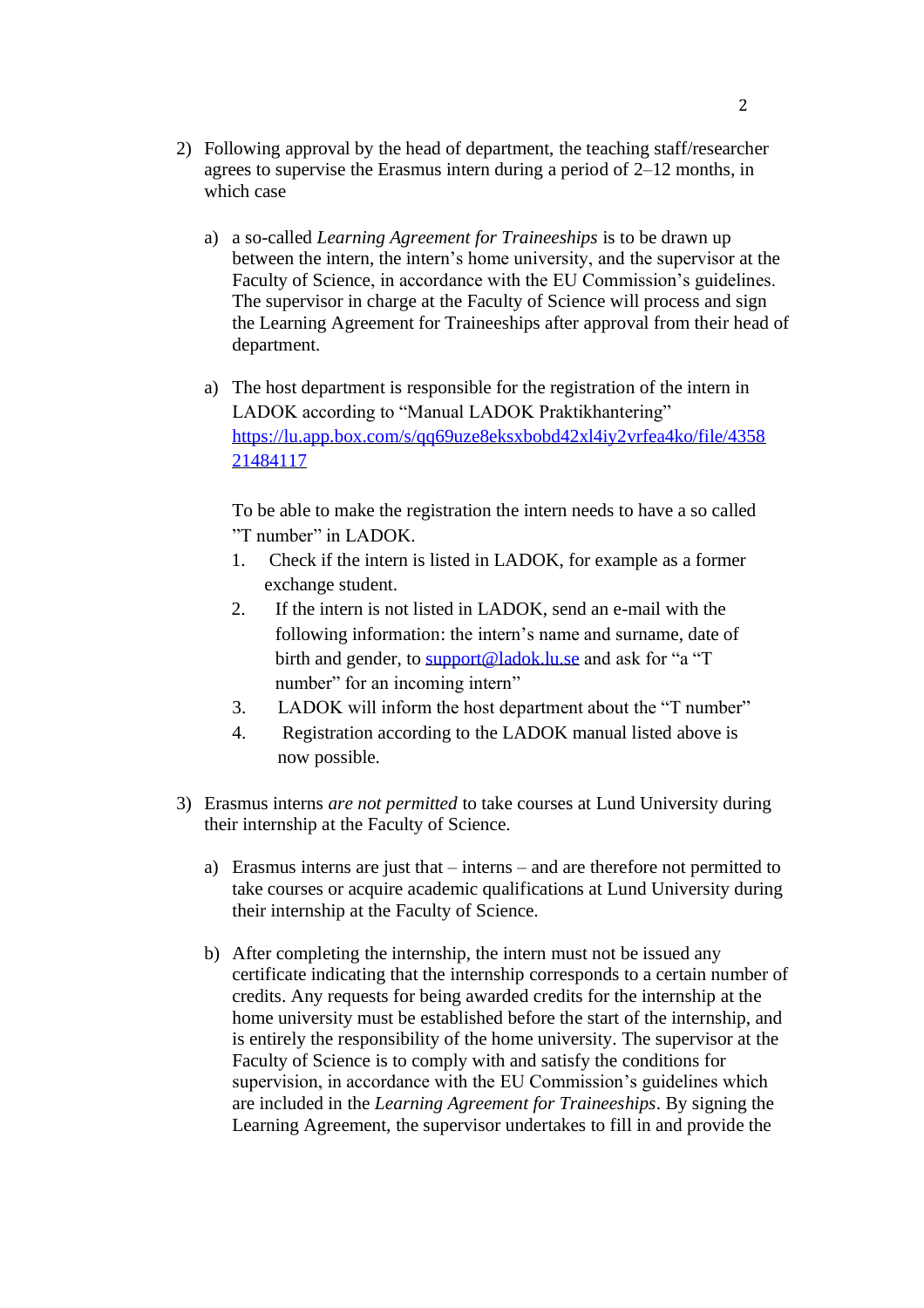intern with a "Traineeship Certificate" after completing their internship. No other certificates may be issued.

#### **2. Insurance:**

Erasmus interns are insured during their internship at the Faculty of Science. Anyone who in some form participates in activities at Lund University is insured during their stay here. Incoming interns are covered by a combined insurance from Kammarkollegiet called "Insurance for foreign visitors". The insurance covers emergency hospital and dental care, as well as provides liability and property protection.

For the complete terms of the insurance see: [https://www.kammarkollegiet.se/download/18.2a0f43e516ca9d5f5be59dd](https://www.kammarkollegiet.se/download/18.2a0f43e516ca9d5f5be59dd/1566373540670/insuranceforforeignvisitors2018-01-01.pdf) [/1566373540670/insuranceforforeignvisitors2018-01-01.pdf](https://www.kammarkollegiet.se/download/18.2a0f43e516ca9d5f5be59dd/1566373540670/insuranceforforeignvisitors2018-01-01.pdf)

EU citizens should also carry their European Health Insurance Card (EHIC), which entitles them to healthcare at the same cost as for Swedish citizens. The EHIC is to be ordered from the national social insurance agency of the home country.

The "Insurance for foreign visitors" is a group insurance and only starts to work if and when something happens. If something happens:

- 1) The intern pays the costs in advance and keeps the receipts
- 2) The intern fills out a claim form. Original receipts must be attached. The claim form can be downloaded from Kammarkollegiet's website.
- 3) The claim form must be *signed and sent by the supervisor* to Kammarkollegiet

The intern do not need an insurance certificate to prove their insurance status in Sweden, to bring when visiting a health care centre for example. If the intern needs a certificate for other reasons, for example to prove their insurance status in Sweden to an authority in their home country, the supervisor at LU can issue such a certificate. (The insurance certificate template is updated each year. Contact insurance coordinator Ylva Sörhede, External Relations, studentinsurance@er.lu,.se for the latest version)

**Dental care:** Regulations for medical care do not apply to dental care in Sweden in general. In most cases, incoming students and interns are not entitled to subsidised dental treatments, no matter if they are registered as residents or not, and will generally have to pay the total cost of a treatment. The "Insurance for foreign visitors" covers *emergency* dental care up to a maximum of SEK 3000 per year. Emergency dental care means resulting in the patient becoming free of pain and infection, provisionally filling in any visible gaps and ensuring there is an adequate chewing surface.